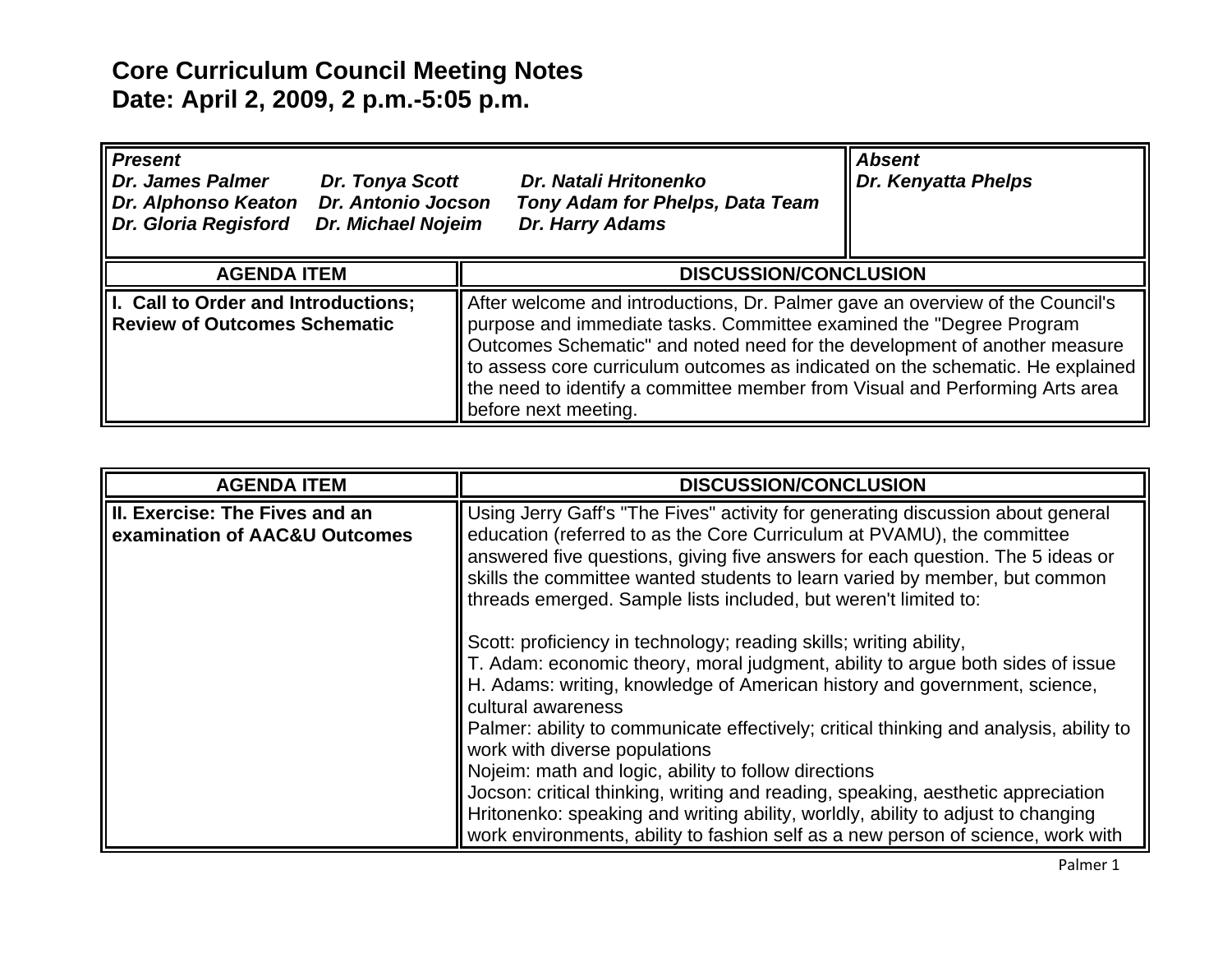|                                                                                              | teams, etc.                                                                                                                                                                                                                                                                                                                                                                                                                                                                                                          |
|----------------------------------------------------------------------------------------------|----------------------------------------------------------------------------------------------------------------------------------------------------------------------------------------------------------------------------------------------------------------------------------------------------------------------------------------------------------------------------------------------------------------------------------------------------------------------------------------------------------------------|
|                                                                                              | All members gave their answers to the following items, and common answers<br>were as follows:<br>1) List the 5 persons (living or dead) you want students to know:<br>MLK, Gandhi, Lincoln, FDR, Dubois; etc.                                                                                                                                                                                                                                                                                                        |
|                                                                                              | 2) List the 5 places you would like student to visit:<br>Answers more varied: Washington D.C., Theater, Museum, Cairo, Website: New<br>York Times, factory, prison, etc.                                                                                                                                                                                                                                                                                                                                             |
|                                                                                              | 3) List the 5 books students should read:<br>Answers varied: Bible, text by Darwin, Miseducation of Negro, texts from Plato,<br>Dreams of My Father, collection of poems on L.A. Life, texts on art, history,<br>poetry, war text, etc.                                                                                                                                                                                                                                                                              |
|                                                                                              | 4) List the 5 films/performances you would like students to see:<br>The Corporation (on ethics); Malcolm X, Musical 1776, Matrix, Battle of Algiers,<br>etc.                                                                                                                                                                                                                                                                                                                                                         |
|                                                                                              | Committee then discussed answers in light of the list of 5's from first question<br>and noted common responses, especially as justifications for including certain<br>texts, films, and people were given. Most important abilities and skills to surface<br>in conversations were: 1) critical thinking in part through an ability to read closely,<br>2) effective communication, especially in written form, and 3) ability to work with<br>multiple perspectives/cultures (ability to have a global perspective) |
|                                                                                              | Palmer gave list from AAC&U in packet of materials; committee noted similarities<br>among our common list and across responses give to "The Fives." Committee<br>noted that these common responses would help narrow down outcomes for<br>assessment and measure being developed by committee.                                                                                                                                                                                                                       |
| III. Review of PVAMU's Core; THECB<br><b>Outcomes; SACS and THECB</b><br><b>Requirements</b> | Palmer examined with the committee materials from the packet, including the<br>outcomes given by THECB. Each member was given time to review all outcomes<br>and to select what s/he felt was the single most important outcome in each core<br>area, from communications to computing. Outcomes receiving the most votes:                                                                                                                                                                                           |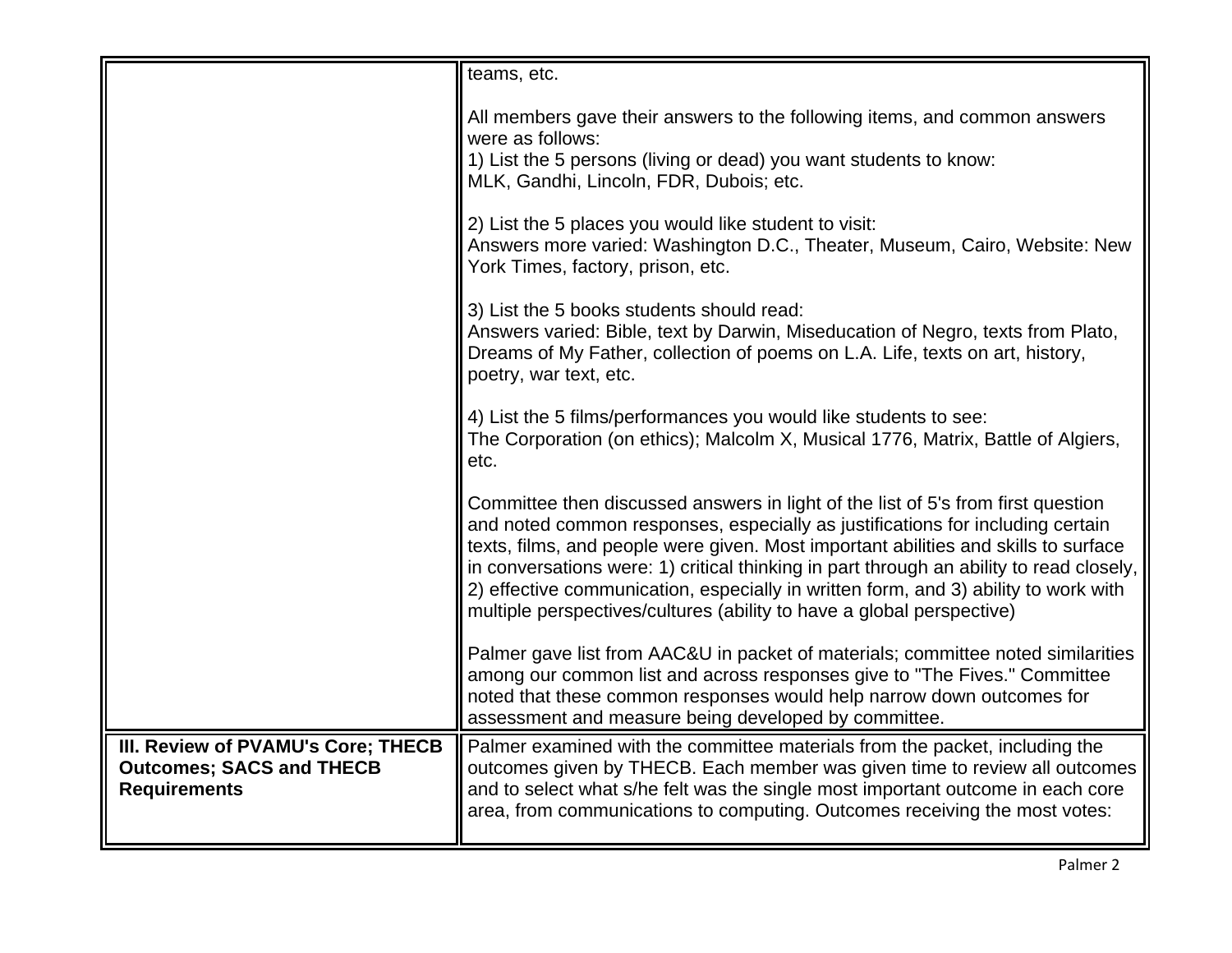| Communications:<br>f. "To understand and apply basic principles of critical thinking, problem solving,<br>and technical proficient in the development of exposition and argument                                       |
|------------------------------------------------------------------------------------------------------------------------------------------------------------------------------------------------------------------------|
| Mathematics:<br>b. "to represent and evaluate basic mathematical information numerically,<br>graphically, and analytically                                                                                             |
| <b>Natural Science:</b><br>e. "to demonstrate knowledge of the interdependence of science and technology<br>and their influence on, and contribution to, modern culture                                                |
| <b>Humanities and Fine Arts:</b><br>g. "to demonstrate knowledge of the influence of literature, philosophy, and/or the<br>arts on cross-cultural interactions                                                         |
| Social and Behavioral Science (answers were far more varied here; the outcome<br>with only two votes was selected):<br>c. "to analyze, critically assess, and develop creative solutions to public policy<br>problems" |
| Computing:<br>b. to publish a document which incorporates appropriate design and uses<br>standard formatting tools (tabs, margins, etc.)                                                                               |
| Committee reviewed SACS 2.7.3 and 3.5.1 and THECB 5.404 requirements in<br>packet.                                                                                                                                     |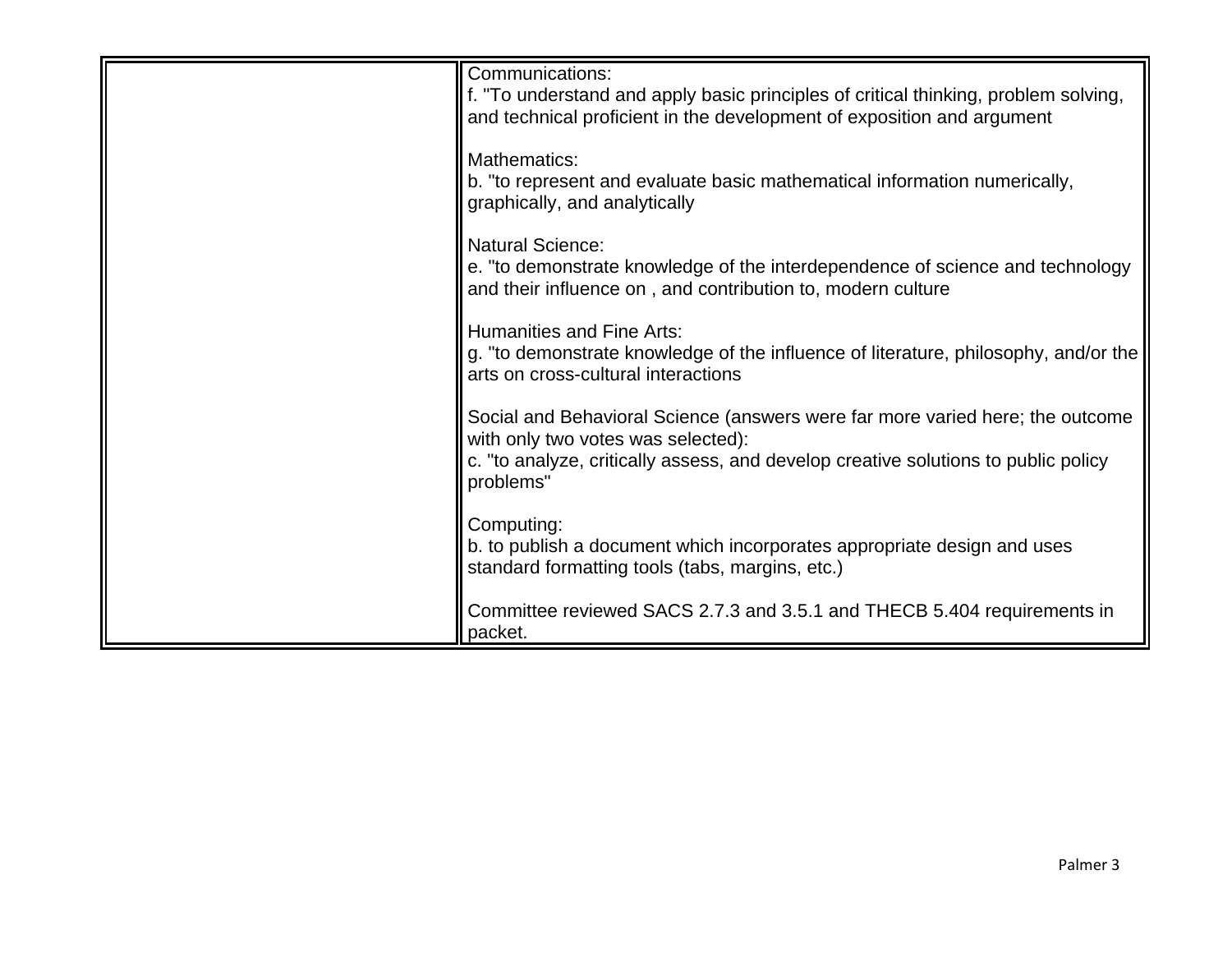| IV. Review of 2004 THECB Report<br>and Assessment Plan and<br><b>Timeline and Departmental</b><br><b>Lower-level and Upper-level Core</b><br><b>Alignment Matrix</b> | Palmer examined with the committee THECB plans and matrices as an assessment<br>overview and method for identifying courses that teach, integrate, and reinforce<br>general education outcomes at PVAMU. Each committee member shared what their<br>department was doing to assess core curriculum outcomes.                                                                                                                                                                                                                                                                                                                                                                                                                                                                                                                                                                                                                                                                                                                                                     |
|----------------------------------------------------------------------------------------------------------------------------------------------------------------------|------------------------------------------------------------------------------------------------------------------------------------------------------------------------------------------------------------------------------------------------------------------------------------------------------------------------------------------------------------------------------------------------------------------------------------------------------------------------------------------------------------------------------------------------------------------------------------------------------------------------------------------------------------------------------------------------------------------------------------------------------------------------------------------------------------------------------------------------------------------------------------------------------------------------------------------------------------------------------------------------------------------------------------------------------------------|
| V. Data Review: CIRP 2006, UC<br>and DE data; MAPP 2006                                                                                                              | Committee reviewed all data assembled in packet. Of particular interest to the<br>committee was the data from the CIRP that indicated students' self rating as "above"<br>average" or "highest 10%" as compared to average student. Committee noted:<br>Writing Ability at 51.4 at PVAMU compared with 39.8 at all other 4-Yr Colleges; and<br>Academic Ability at 59.0 compared to 52.3. This data was compared with direct<br>measures from MAPP for reading, writing, and critical thinking. Critical Thinking<br>levels for seniors were low, with only 7% of students proficient at level 3. Student's<br>self-awareness should be fostered by the general education curriculum.                                                                                                                                                                                                                                                                                                                                                                            |
| <b>VI. General Education</b><br><b>Assessment Levels, Strengths</b><br>and Weaknesses; Return to "The<br>Five"                                                       | Palmer led the committee through strengths and weaknesses of course-level,<br>program-level, and institutional-level assessment of GE through materials from Mary<br>Allen and noted that MAPP and CLA were institutional-level assessments that require<br>central coordination and effective sharing of data. These devices are easier to<br>monitor, but may not be the best method of assessing students at universities with<br>special missions. As noted on the Outcome Schematic discussed earlier in the<br>meeting, another measure needs to be developed to assess those outcomes we<br>identified in the "Fives" activity and subsequent discussion.                                                                                                                                                                                                                                                                                                                                                                                                 |
| <b>VII. Discussion of Measure;</b><br><b>Sample Prompts; Sample</b><br><b>Rubrics</b>                                                                                | There was a great deal of discussion of the rubric from Northeastern Illinois<br>University used to assess Critical Thinking. The committee examined and attempted<br>an alignment between the element "Critical Thinking" on the current PVAMU ENGL<br>1123 rubric and those on the Northeastern Illinois rubric. Regisford noted that critical<br>thinking hinged on interpretive skills; Adams noted that the ability to acknowledge<br>other perspectives, need to address students' ability to demonstrate deductive and<br>inductive reasoning, and the lack of an element assessing student ability to identify<br>logical fallacies, etc. T. Adam discussed the MAPP writing section and noted that the<br>measure we were discussing and designing was very similar to that from that exam.<br>Discussion turned to whether the university should simply use the MAPP writing<br>instrument rather than develop one. After much debate, the committee came to a<br>contemporary topic that brought together many disciplines of the core and that could |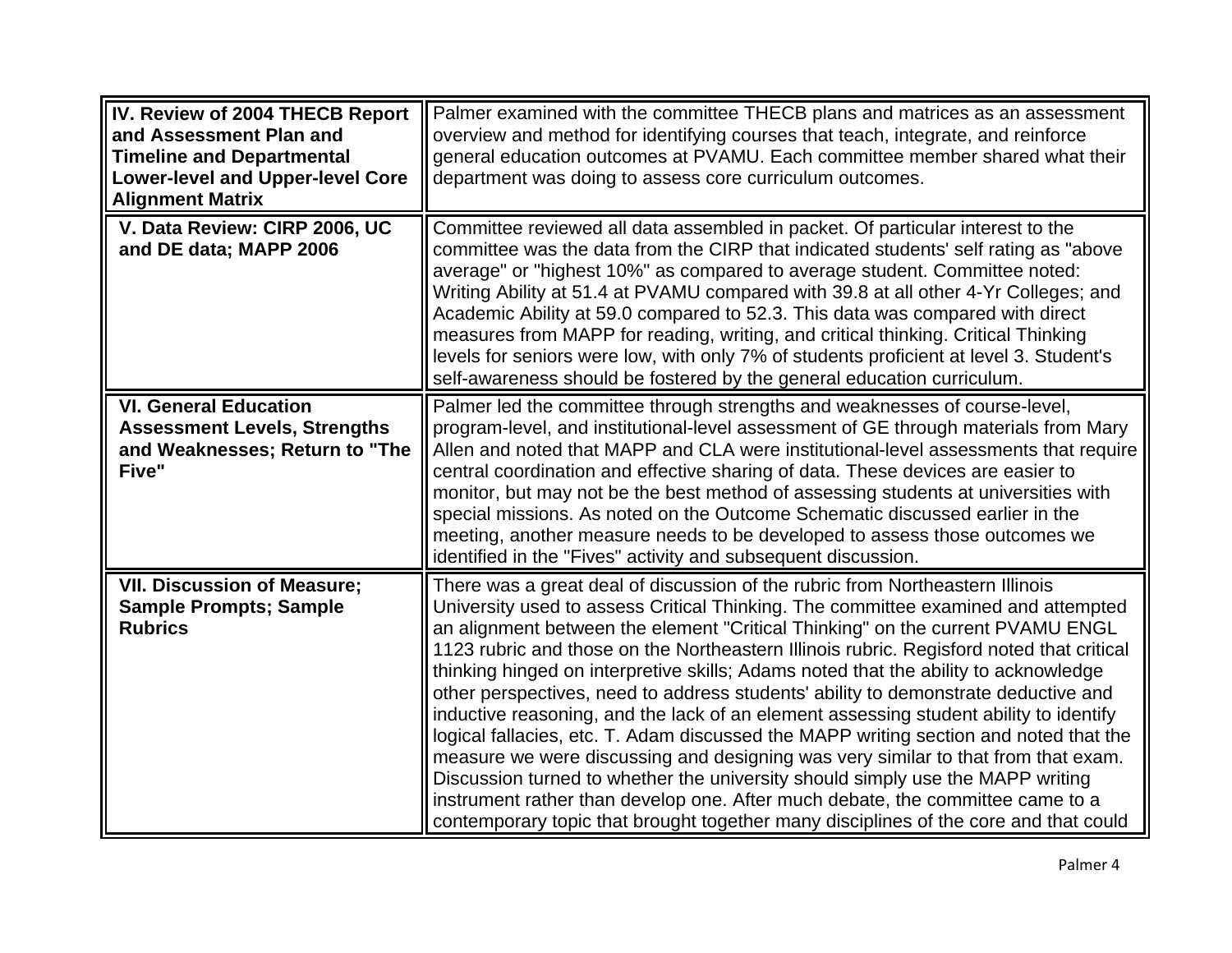|                                                                                             | be used to assess those outcomes noted earlier. Keaton and others lead the<br>conversation toward the issue of universal healthcare. It was agreed that we would<br>work through a prompt on universal health care with multiple perspectives on the<br>issue. Faculty eventually agreed that a writing task could be designed to be<br>completed by students in a 50-minute timed environment and that if embedded into<br>selected courses, especially at the 400-level, students would feel that the device was<br>important to the university. If we relied only on the MAPP writing exam, we may not<br>have students take the test well because of its low-stakes nature (i.e. it's not tied to a<br>course, graduation, any requirements, etc.). |
|---------------------------------------------------------------------------------------------|---------------------------------------------------------------------------------------------------------------------------------------------------------------------------------------------------------------------------------------------------------------------------------------------------------------------------------------------------------------------------------------------------------------------------------------------------------------------------------------------------------------------------------------------------------------------------------------------------------------------------------------------------------------------------------------------------------------------------------------------------------|
| <b>VIII. Assignments (due to Palmer</b><br>by email by 12 p.m. on Monday,<br>April 6, 2009) | Members were assigned perspectives/roles for the prompt:<br>T. Adam: Hospital Administrator<br>Palmer: Religious Official<br>H. Adams: Politician<br>Regisford: Insurance Agent<br>Keaton: Physician<br>Jocson: Patient<br><b>Scott: Patient</b><br>Hritonenko: Data Table on expenses; tax rates; cost of living; counties, etc.<br>Nojeim: to be assigned task next week                                                                                                                                                                                                                                                                                                                                                                              |
| <b>IX. Next Meeting</b><br>Wednesday, April 8, 2009<br>1-3 p.m. JJ Room 261                 | Members agreed to meet on Wednesday, April 8th, from 1-3 p.m.                                                                                                                                                                                                                                                                                                                                                                                                                                                                                                                                                                                                                                                                                           |
| X. Post-meeting Gathering                                                                   | Several members remained after the meeting for further discussion until 5:45 p.m.<br>The nature of the prompt was discussed, and Scott explained the nature of writing<br>prompts used by ETS for the AP Composition exam. Several examples were<br>examined by Scott, Palmer, and Jocson. More information will be gathered for<br>Wednesday's meeting by these three members.                                                                                                                                                                                                                                                                                                                                                                         |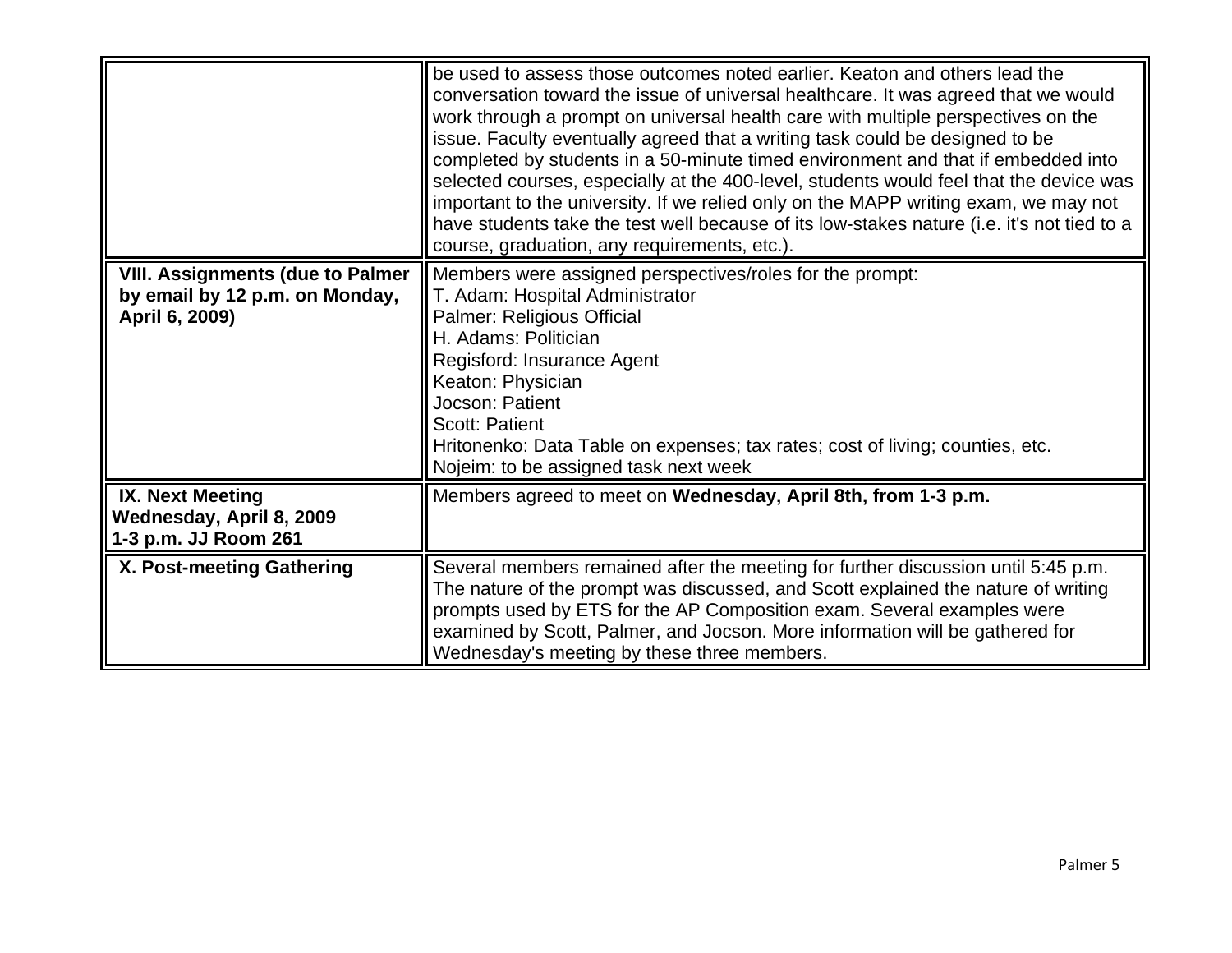## **Core Curriculum Council Meeting Notes Date: April 8, 2009, 1 p.m.-3 p.m.**

| <b>Present</b><br>Dr. James Palmer<br>Dr. Alphonso Keaton<br>Dr. Gloria Regisford<br>Dr. Kenyatta Phelps | <b>Dr. Tonya Scott</b><br>Dr. Antonio Jocson<br><b>Dr. Michael Nojeim</b> | Dr. Natali Hritonenko<br><b>Tony Adam, Data Team</b><br>Dr. Harry Adams |  | <b>Absent</b> |
|----------------------------------------------------------------------------------------------------------|---------------------------------------------------------------------------|-------------------------------------------------------------------------|--|---------------|
| <b>AGENDA ITEM</b>                                                                                       |                                                                           | <b>DISCUSSION/CONCLUSION</b>                                            |  |               |
| I. Call to Order and Review of Minutes<br>$\parallel$ from April 2, 2009                                 |                                                                           | Minutes were reviewed; tasks from the previous week were summarized.    |  |               |

| <b>AGENDA ITEM</b>                    | <b>DISCUSSION/CONCLUSION</b>                                                                                                                                                                                                                                                                                                                                                                                                                                                                                                                                                                                                                                                                                                                                                                                                                                                                                                                                                                                                                                                                                                                                                                                                                                                                                                                                                                                                                                                                                                                                                                       |
|---------------------------------------|----------------------------------------------------------------------------------------------------------------------------------------------------------------------------------------------------------------------------------------------------------------------------------------------------------------------------------------------------------------------------------------------------------------------------------------------------------------------------------------------------------------------------------------------------------------------------------------------------------------------------------------------------------------------------------------------------------------------------------------------------------------------------------------------------------------------------------------------------------------------------------------------------------------------------------------------------------------------------------------------------------------------------------------------------------------------------------------------------------------------------------------------------------------------------------------------------------------------------------------------------------------------------------------------------------------------------------------------------------------------------------------------------------------------------------------------------------------------------------------------------------------------------------------------------------------------------------------------------|
| <b>II. Finalize Assessment Prompt</b> | All assignments from the previous week were compiled and distributed to members<br>along with a working prompt modeled after the AP Composition Exam. Materials<br>compiled by members of the committee included selections from speeches, scholarly<br>articles, original narratives prepared from the perspectives of a senator, minister,<br>physician, patient, insurance agent, and hospital administrator, along with statistics<br>showing proposed costs of universal health care. Other genres included visuals and<br>graphs. The committee examined each reference one by one, noting places of<br>overlapping perspectives, lack of enough sources against universal health care, and the<br>need to make the exam manageable to complete in a 50-minute period. The committee<br>decided to delete the narrative of the senator in favor of a speech given by Senator<br>Obama in 2008; to eliminate the minister and patients since these overlapped or<br>duplicated perspectives in other sources, but to keep narratives from the physician and<br>insurance agent. Discussion centered on ensuring students would need to read through<br>sources to select those to incorporate in their work, so the pros and cons given by the<br>physician were eliminated because these could be used as summative statements by<br>students, which could give a higher than earned rating on reading and ability to<br>synthesize information. Though the image used as Source D is offensive, all members<br>agreed that it should be used and that some sources needed to provoke strong |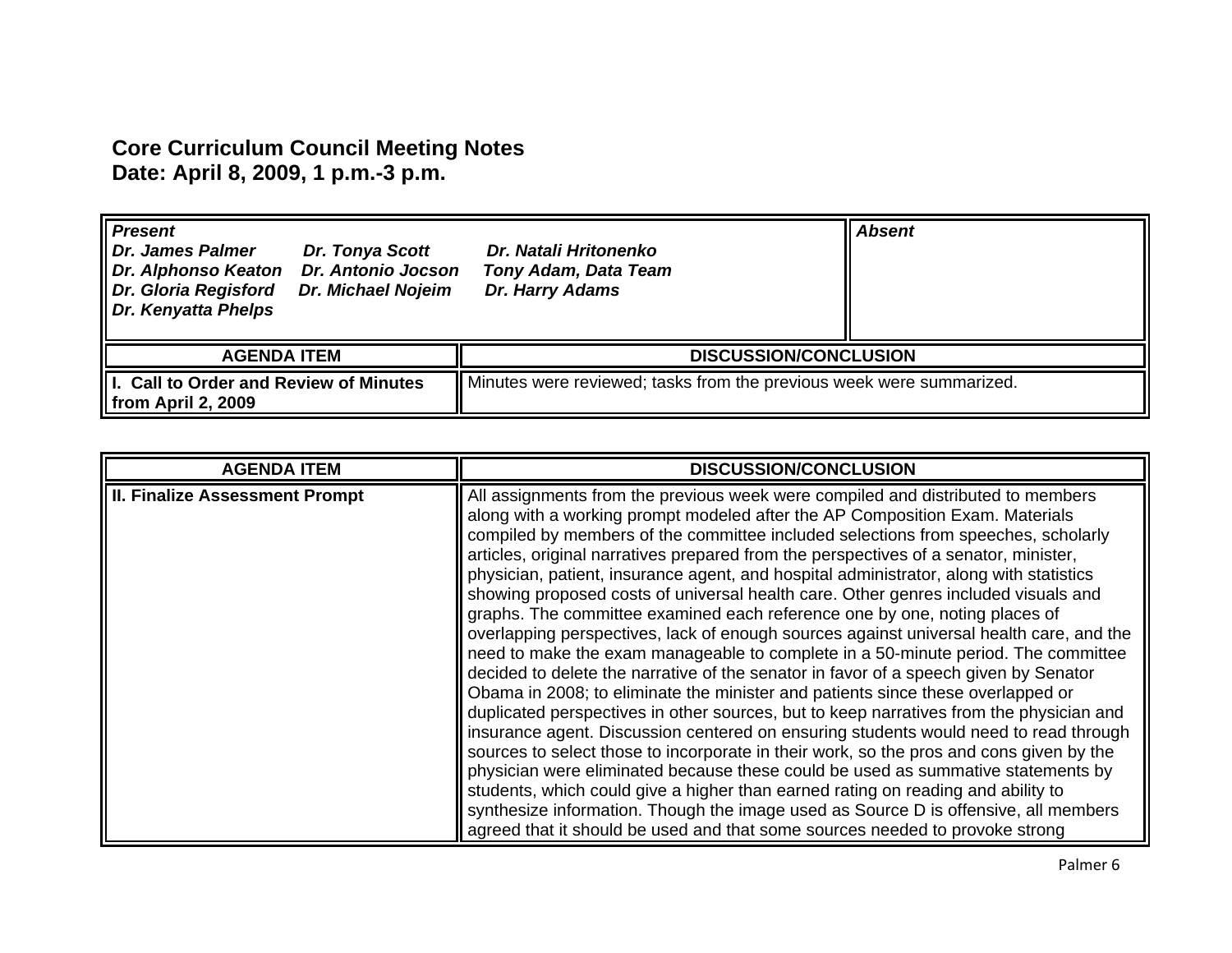|                                                                                                    | responses. Once the sources were selected, the committee revisited each one,<br>eliminating further repetition. Discussion turned to whether some sources needed to<br>address a middle ground on the argument and whether to maintain some ambiguity in<br>the sources. The committee suggested that a table with proposed costs from more<br>perspectives than we had collected at that point needed to be added. Students might<br>then notice that Obama's figures were far removed from those of Economist Len<br>Nichols, More stats will be found.                                                                                                                                                                                                                                                                                                                                                          |
|----------------------------------------------------------------------------------------------------|--------------------------------------------------------------------------------------------------------------------------------------------------------------------------------------------------------------------------------------------------------------------------------------------------------------------------------------------------------------------------------------------------------------------------------------------------------------------------------------------------------------------------------------------------------------------------------------------------------------------------------------------------------------------------------------------------------------------------------------------------------------------------------------------------------------------------------------------------------------------------------------------------------------------|
| III. Selection of 4000-level Course for<br>Implementation                                          | Once the assignment, prompt, and sources were finalized, discussion revolved around<br>implementation of the assessment device. A list of all 4000-level courses offered this<br>semester was reviewed. Phelps noted that to ensure randomness, a computer<br>generated list should be used. Adam, Hritonenko, and Phelps discussed ways to ensure<br>randomness, and Adams, Keaton, Palmer, and Nojeim asked for more details. After<br>lengthy discussion, the committee agreed that Phelps should help randomly select two<br>courses from each college, given the following parameters: 1) two courses from each<br>college; 2) courses with between 20-30 students enrolled; 3) and avoidance of e-<br>courses for this first year of implementation. Committee agreed that a random sampling<br>of about 60-70 artifacts would then be taken from the samples gathered for evaluation<br>using a rubric.     |
| <b>IV. Rubric Design</b>                                                                           | The committee examined several rubrics distributed the previous week and after some<br>intense but quick discussion, the committee decided to use a 4-point scale and a 4-<br>tiered rubric. Discussion of inter-rater reliability ensued. We examined the minutes from<br>the previous meeting to come to those skills/abilities and outcomes that we decided<br>were most important for core mastery. These were critical thinking, reading, writing, and<br>ability to understand multiple perspectives. These will become the elements assessed<br>and incorporated into the rubric. The committee decided to go with words such as<br>'proficient' rather than 'mastery' on the rubric since there are various levels of<br>proficiency. It was decided that students should show proficiency in areas assessed at a<br>3.0 on a 4.0 scale. Members then divided into teams to design elements on the rubric. |
| V. Assignments (due to Palmer by email<br>by 10 a.m. on Wednesday, April 15th) for<br>next meeting | Critical Thinking and Reading Element(s): Adams, Keaton, Adam<br>Writing Element(s): Scott, Nojeim, Regisford<br>Multiple Perspectives: Jocson, Palmer, Hritonenko<br>Revision of Prompt and Merging of Personal Narratives: Palmer<br><b>Scholarly Journal Selection: Scott</b><br>Facts and Dollar Figures for Table: Nojeim, Jocson<br>Contact Identified Committee Members from Computing and Visual Arts: Palmer                                                                                                                                                                                                                                                                                                                                                                                                                                                                                              |
| <b>VI. Next Meeting</b>                                                                            | Meeting time agreed upon by all members.                                                                                                                                                                                                                                                                                                                                                                                                                                                                                                                                                                                                                                                                                                                                                                                                                                                                           |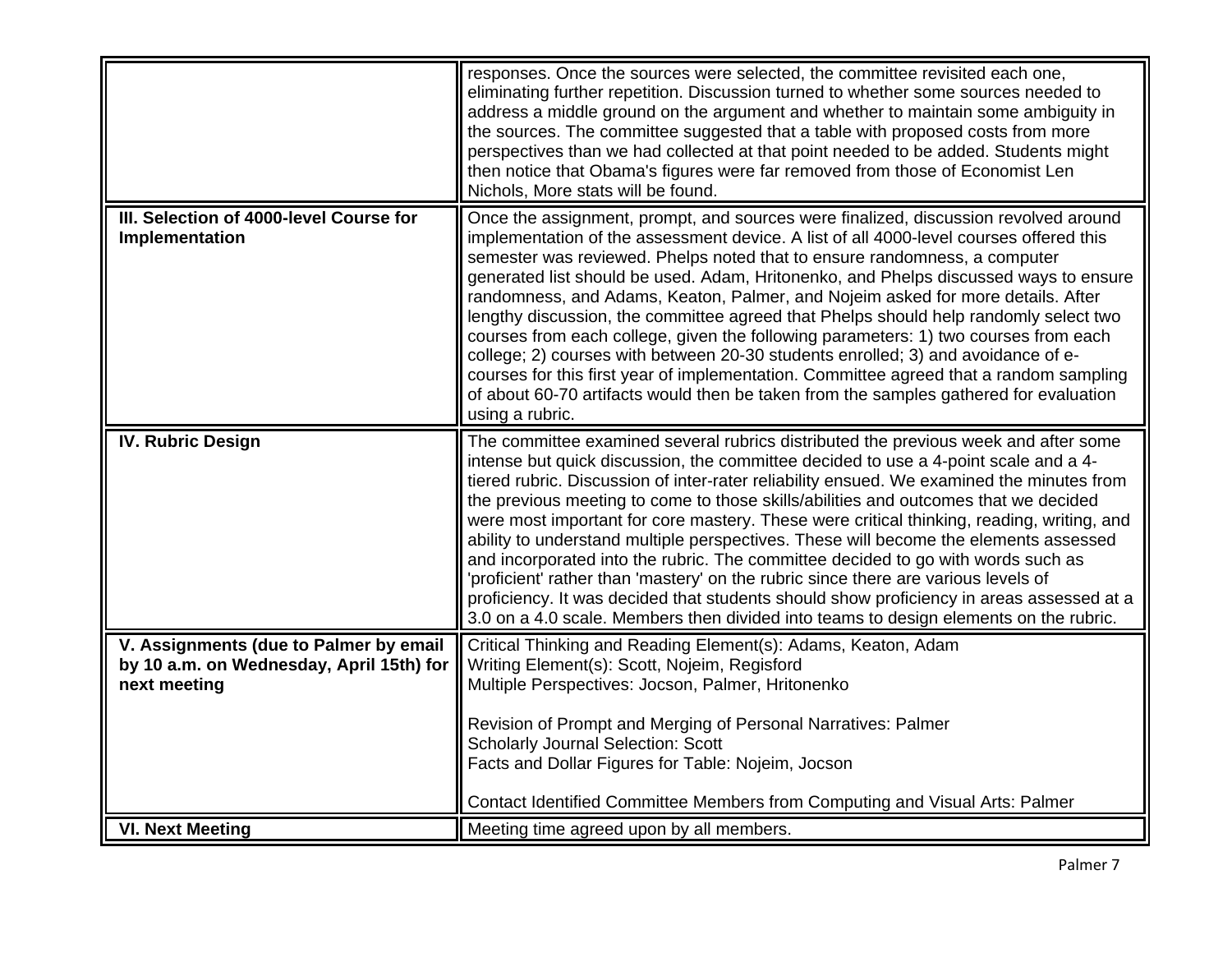## **Core Curriculum Council Minutes Date: April 15, 2009, 1 p.m.-3 p.m.**

| $\sqrt{P}$ resent<br>Dr. Tonya Scott<br><b>Dr. James Palmer</b><br><b>Dr. Antonio Jocson</b><br>Dr. Alphonso Keaton<br><b>Dr. Michael Nojeim</b><br>Dr. Harry Adams | Dr. Natali Hritonenko<br><b>Tony Adam, Data Team</b><br>Dr. Kenyatta Phelps                                                                                                                                                                                                                                                                                                                                                                                                                                                                                                                                                                                                                                                                                                                                                                                                                                                                                                                                                                                                                                                                                                                                                                                                                                                                                                                                                                                                                                                                                           | <b>Absent</b><br>Dr. Gloria Regisford |
|---------------------------------------------------------------------------------------------------------------------------------------------------------------------|-----------------------------------------------------------------------------------------------------------------------------------------------------------------------------------------------------------------------------------------------------------------------------------------------------------------------------------------------------------------------------------------------------------------------------------------------------------------------------------------------------------------------------------------------------------------------------------------------------------------------------------------------------------------------------------------------------------------------------------------------------------------------------------------------------------------------------------------------------------------------------------------------------------------------------------------------------------------------------------------------------------------------------------------------------------------------------------------------------------------------------------------------------------------------------------------------------------------------------------------------------------------------------------------------------------------------------------------------------------------------------------------------------------------------------------------------------------------------------------------------------------------------------------------------------------------------|---------------------------------------|
| I Invited or Others Present<br>Dr. Charles Bailey, Core Team                                                                                                        |                                                                                                                                                                                                                                                                                                                                                                                                                                                                                                                                                                                                                                                                                                                                                                                                                                                                                                                                                                                                                                                                                                                                                                                                                                                                                                                                                                                                                                                                                                                                                                       |                                       |
| <b>AGENDA ITEM</b>                                                                                                                                                  | <b>DISCUSSION/CONCLUSION</b>                                                                                                                                                                                                                                                                                                                                                                                                                                                                                                                                                                                                                                                                                                                                                                                                                                                                                                                                                                                                                                                                                                                                                                                                                                                                                                                                                                                                                                                                                                                                          |                                       |
| I. Call to Order and Review of Minutes<br>from April 8, 2009                                                                                                        | Minutes were reviewed; tasks from the previous week were summarized.                                                                                                                                                                                                                                                                                                                                                                                                                                                                                                                                                                                                                                                                                                                                                                                                                                                                                                                                                                                                                                                                                                                                                                                                                                                                                                                                                                                                                                                                                                  |                                       |
| II. Discuss CLA Exams                                                                                                                                               | Phelps gave the committee an update on current CLA assessments taking place this<br>week for selected graduating seniors. The Committee examined a sample student letter.<br>The turnout for the exam has been low for several reasons: the report generated of<br>selected students was given late, letters given to instructors that identify students<br>selected were sent out the week before; the University closure on April 10, 2009,<br>delayed receipts of letters, and incentives weren't announced heavily. The incentives for<br>taking the exam (cap and gown) may not attract as many students as desired because<br>many have already purchased these items for the ceremony in May. Other ideas<br>included a framed diploma. Nojeim mentioned that Texas Tech offered iPods as<br>incentives. Phelps explained that we may get as many as fifteen students by COB on<br>Thursday, but the target was about fifty. This has been a learning process for all of us,<br>and we should have larger numbers take the MAPP in the next few weeks. The<br>Committee admitted that three devices in the same month meant that some students<br>would be called on more than once for assessment, but that this was unavoidable, and<br>that, given all that we have learned about the process over the past year, a solid plan<br>would result essentially eliminating overlapping assessment. The importance of the Core<br>Curriculum Committee's efforts at creating its own device was affirmed, given the low<br>number of students participating CLA. |                                       |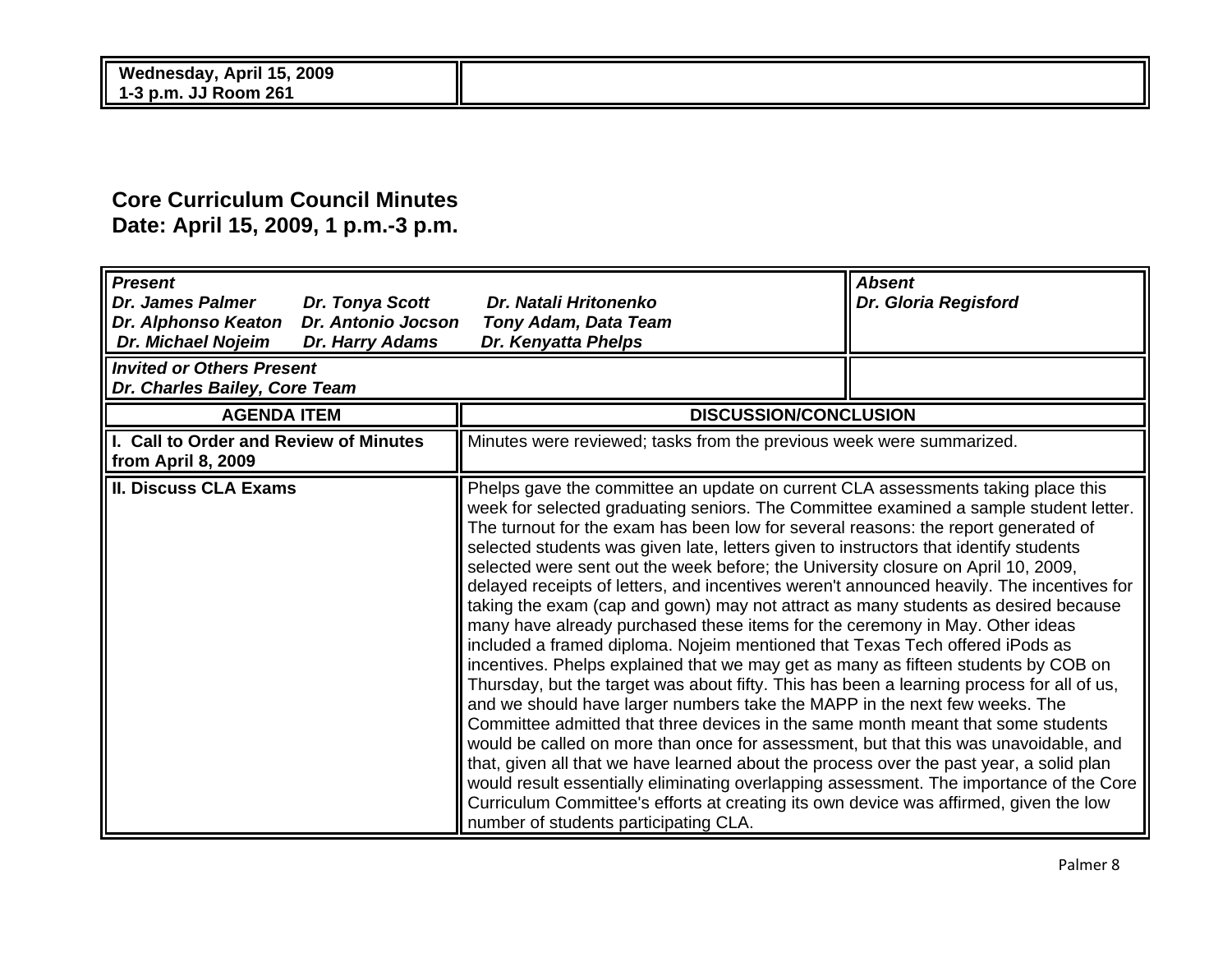| III. Discuss on Need for Reporting on | Discussion turned from the CLA and the results that would be gathered from it to the                                                                                          |
|---------------------------------------|-------------------------------------------------------------------------------------------------------------------------------------------------------------------------------|
| <b>Core Assessment</b>                | need to gather information from units across campus about the THECB Core Exemplary                                                                                            |
|                                       | Objectives. Much has been done by units, but requiring another set of Report Forms A-1                                                                                        |
|                                       | was thought to be overwhelming since PLO reports are still undergoing revision until                                                                                          |
|                                       | May 10, 2009. Palmer explained that as he visited with Departments across campus, he                                                                                          |
|                                       | noticed that quite a few had assessed Core Curriculum courses but that the data                                                                                               |
|                                       | gathered and used was not necessarily used on PLO reports. Nojeim initially expressed                                                                                         |
|                                       | that another report would be difficult to accomplish for units, especially as units need to                                                                                   |
|                                       | move into Strategic Planning and reports. Adam, Palmer, and Scott mentioned that                                                                                              |
|                                       | many units have already gathered the data and have used it and that, in fact, many units                                                                                      |
|                                       | may have reported it on their PLO reports. Adam noted that we shouldn't limit requests                                                                                        |
|                                       | for information to those units that teach the core curriculum, since all units reinforce the                                                                                  |
|                                       | objectives somehow. Nojeim noted that one of his PLO is directly aligned with the                                                                                             |
|                                       | Exemplary Objectives given and that these had been aligned already in True Outcomes.                                                                                          |
|                                       | After considerable discussion, the Committee agreed to recommend the Provost and the                                                                                          |
|                                       | Core Team that Academic Units across campus be asked to report on at least one                                                                                                |
|                                       | Exemplary Objective of their choice, since no single unit is responsible for all Objectives.                                                                                  |
|                                       | Data regarding mastery of the Objectives could (and perhaps should) come from upper-                                                                                          |
|                                       | level courses, but Units could report the data and information that they had. Scott                                                                                           |
|                                       | mentioned that the Committee should create several sample forms as examples before                                                                                            |
|                                       | sending out any type of request and all members agreed. Palmer would make the                                                                                                 |
|                                       | recommendation known to the Core Team at the next meeting on April 16, 2009.                                                                                                  |
| IV. Review Assessment Device and      | The Committee again reviewed the assignment, prompt, and sources gathered for the                                                                                             |
| <b>Rubric</b>                         | assessment device developed over the past several weeks. Palmer mentioned that he                                                                                             |
|                                       | piloted the exam with two volunteer students; he shared their responses on each source                                                                                        |
|                                       | and the challenges they faced. The length of time for the exam was discussed at length,                                                                                       |
|                                       | but the two students were able to complete the task in the 50 minute period given. Scott                                                                                      |
|                                       | mentioned the need to give a suggested timeline: Reading of Sources 10-15 minutes;                                                                                            |
|                                       | Pre-writing: 5 minutes; Writing: 30-minutes. Source B of the packet was examined in                                                                                           |
|                                       | some detail; Adams, Nojeim, and Keaton noted that this source was "vacuous"; and                                                                                              |
|                                       | members voted to delete it and to find one that gave more facts and figures. Adams was                                                                                        |
|                                       | given this task. Jocson noted that bibliographic information for two sources he found                                                                                         |
|                                       | would be supplied. Source E also was discussed heavily. It was ultimately deleted                                                                                             |
|                                       | because of the lack of context given in the chart explaining the data sources (Institute of                                                                                   |
|                                       | Medicine, Economist Len Nichols, and the Brookings Institute) and their biases. The                                                                                           |
|                                       | dollar amounts given were difficult to use without more context and the discussion                                                                                            |
|                                       | returned to whether to re-incorporate the data gathered about life expectancies by<br>Hritonenko. Nojeim volunteered to create a new chart giving data by country that argued |
|                                       | for universal healthcare but that could also be ambiguous if compared with other                                                                                              |
|                                       |                                                                                                                                                                               |